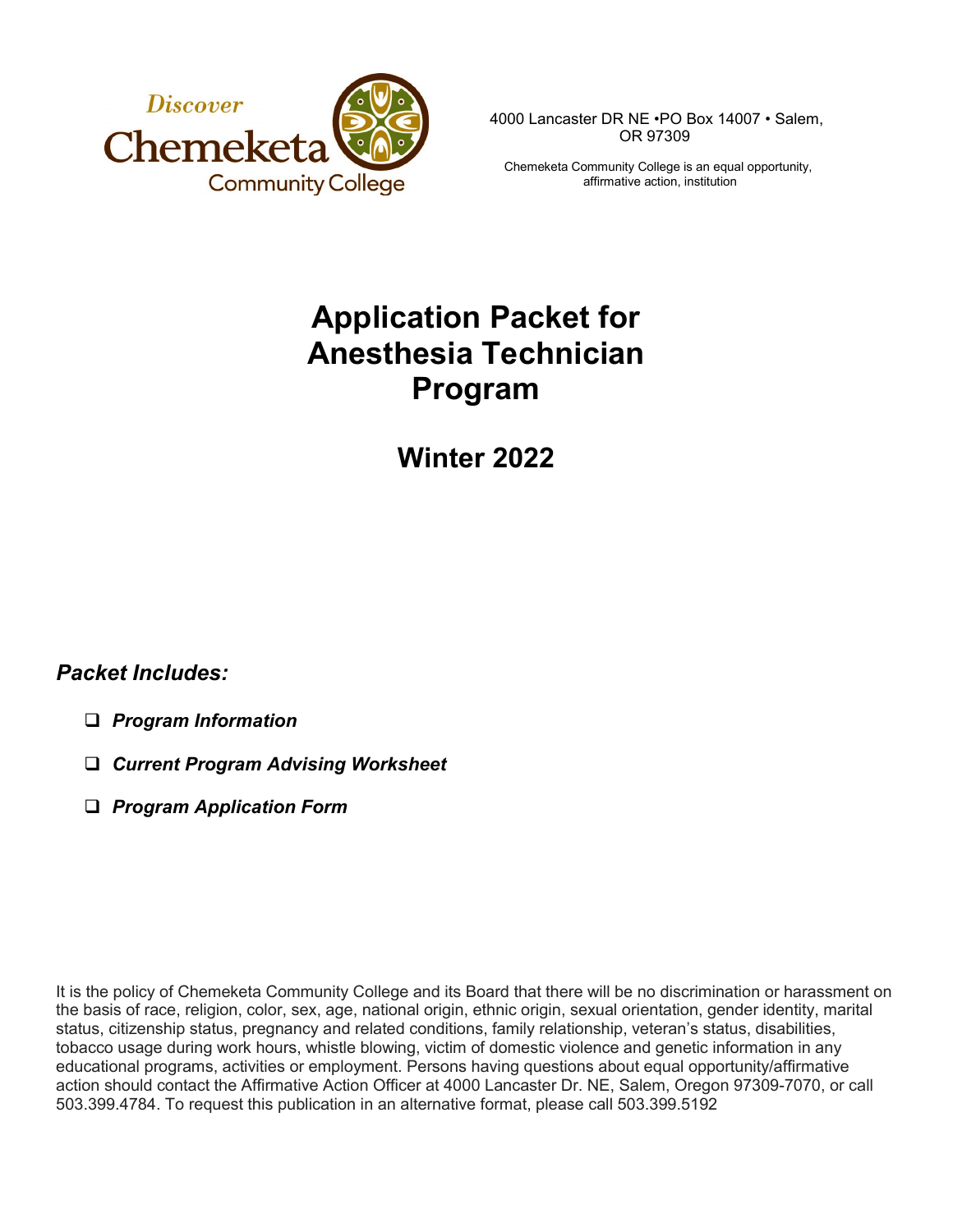# **Anesthesia Technician Program Information**

#### **Apply now for winter term entry. Applications will be accepted August 11-November 15, 2021 between the hours of 8:00-4:30 pm.**

The Anesthesia Technician Program is a limited enrollment, two-year AAS degree program. Applicants must first meet with an advisor to review and complete the Academic Advising Worksheet (see page 5) before applying. Once the Academic Advising Worksheet is completed and signed by the advisor, students then can submit their application into the Health Sciences Department in Building 8, Room 104 on Chemeketa's Salem campus or by email to the Health Sciences Department at [healthsciences@chemeketa.edu.](mailto:healthsciences@chemeketa.edu) At this time, they will be given their next steps for potential entry into the program which will include CPR requirement, immunization information, criminal background check and drug screen.

This cohort will have 20 seats. Preference will be given to applicants who: 1.) have all prerequisites of the program complete. 2.) submit a signed Advising Worksheet.

Applicants will be notified of acceptance by December.

### **Transcripts from Other Colleges and/or Universities**

Applicants that have courses completed from other colleges and/or universities can submit official transcripts along with the "Request for Evaluation and Transfer of Previous Credit" form. **Please submit official transcripts and form to Enrollment Services at** evaluation@chemeketa.edu . You can find the Request for Evaluation and Transfer of Previous Credits form at this link [https://www.chemeketa.edu/media/content](https://www.chemeketa.edu/media/content-assets/documents/pdf/admission/transfer-evaluation/RequestforEvaluationandTransferofPreviousCredits.pdf)[assets/documents/pdf/admission/transfer-evaluation/RequestforEvaluationandTransferofPreviousCredits.pdf](https://www.chemeketa.edu/media/content-assets/documents/pdf/admission/transfer-evaluation/RequestforEvaluationandTransferofPreviousCredits.pdf)

Once transcripts have been evaluated an Academic Advisor will review and sign the Advising Worksheet.

### **Immunizations and CPR**

Accepted applicants are required to submit copies of the following to Magnus Health: a.) the results of a current quantiferon gold test or 2-step TB test; b.) documentation of immunity to chickenpox (varicella), measles, mumps, and rubella (MMR), diphtheria, pertussis, tetanus (Tdap), and hepatitis B; and c.) documentation of current CPR from the American Heart Association "BLS for Healthcare Providers" certification.

Information on the required immunizations and CPR process will be provided with admission letter.

### **Criminal Background Check and Drug Screen**

**Once accepted into the program, applicants are required to pass a criminal background check and random drug screen which fulfills the requirements of clinical sites.** If a potential student does not pass the criminal background check and or drug screen, acceptance will be denied.

Information on the required criminal background check and drug screen will be provided with admission letter.

### **Technology Requirements**

It is highly recommended that students have access to a computer with high speed internet access and a printer. Electronic technology is used extensively in the presentation of content throughout the Anesthesia Tech Program. If students do not possess their own equipment, they should plan to spend at least ten hours per week utilizing oncampus computer lab and/or library resources.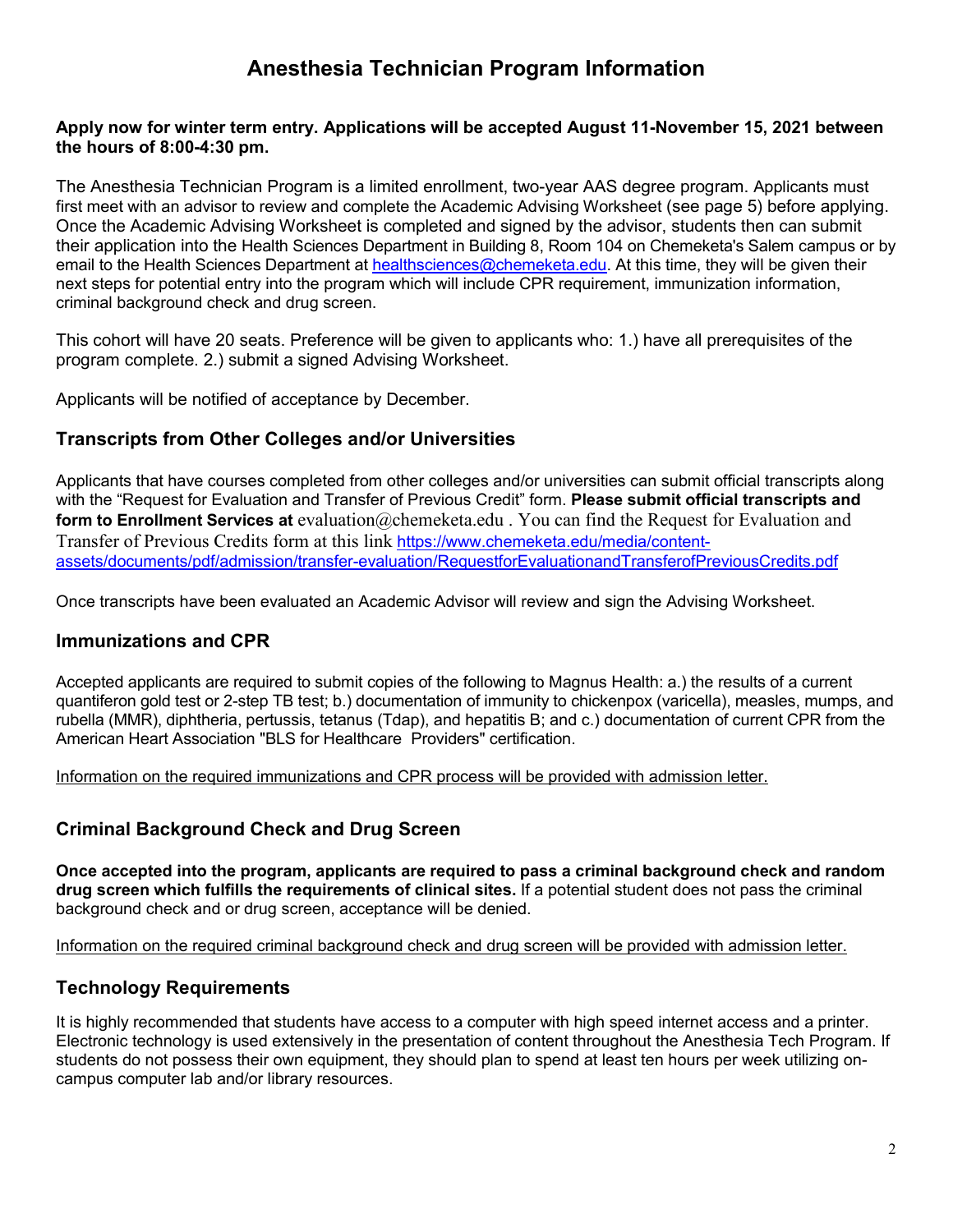## **Student Accessibility Services**

Students should seek accommodation advising as soon as possible after admission to the Anesthesia Technician program so that a plan for accommodation can be in place at the beginning of the program. Contact the Office of Student Accessibility Services to discuss the process of identifying reasonable accommodations. This office is located in Building 2, first floor (telephone 503.399.5192 [voice/TTY] or email [studentaccess@chemeketa.edu\)](mailto:studentaccess@chemeketa.edu). Reasonable accommodation will be directed toward providing an equal educational opportunity for students with disabilities while adhering to the standards of Anesthesia Technician practice for all students.

If a student is dissatisfied with any outcomes from Student Accessibility Services, they may appeal the decision through the Dean of Health Sciences.

## **Disclosure of Student Information**

In compliance with the Family Educational Rights and Privacy Act (FERPA), Chemeketa Community College releases only very limited information regarding students. All Anesthesia Technician students, including those who have filed a Request for Non-Disclosure of Student Information Form, should be aware that some confidential information may be shared. Contracts with many practicum placement sites require that the criminal background check information be made available about students placed at these sites. This information is needed for purposes of student and patient safety.

Every effort is made to limit access to confidential student information to those who have a need to know. For more information regarding Non-Disclosure of Student Information, contact Enrollment Services at 503 399-5001.

## **Course Costs**

The fees for the program are subject to change.

#### **Questions?**

*Please contact one of the following:* 

Erika Coker, Advisor 503.399.6557 Health Sciences Department 503.399.5058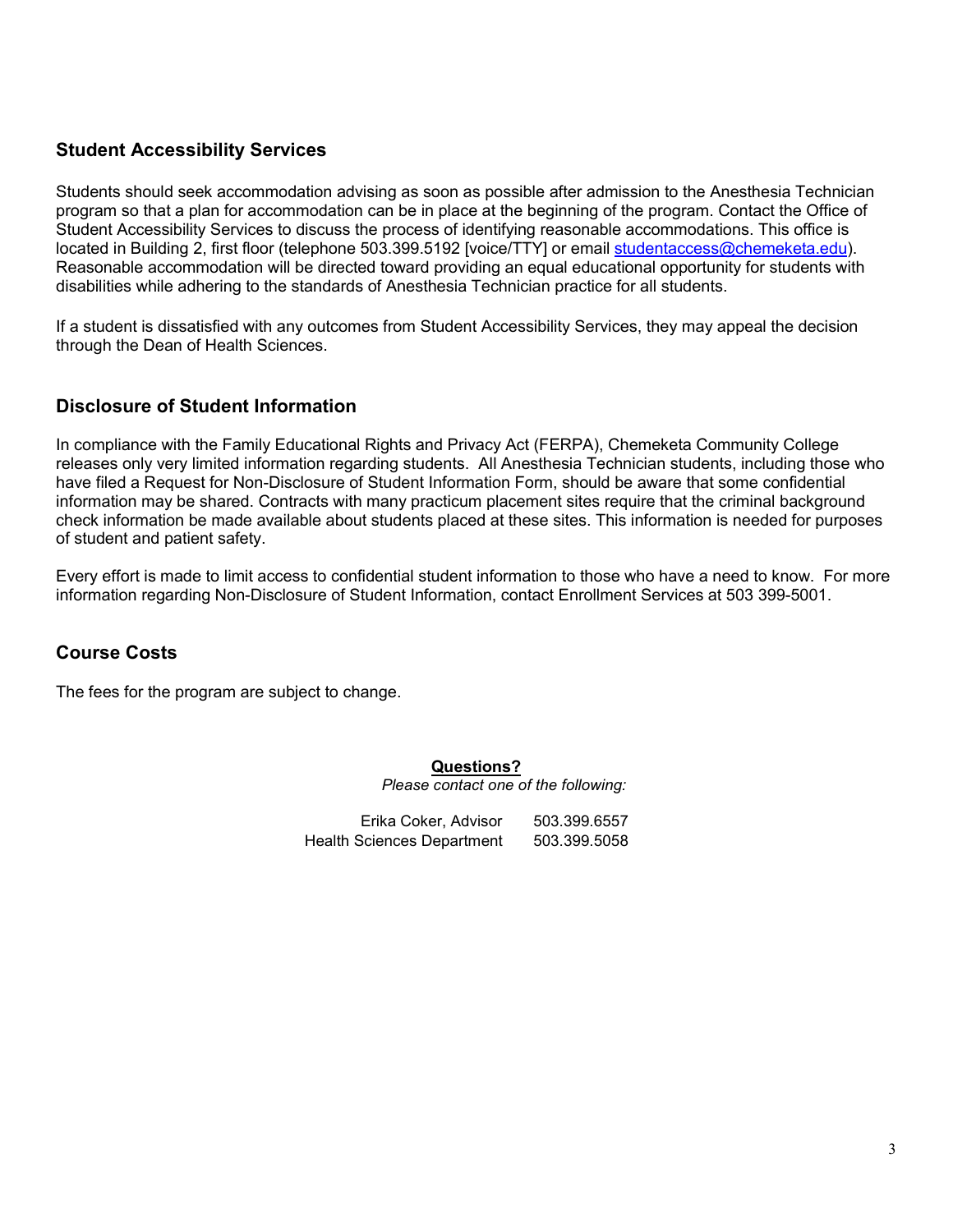

# **Application Form Anesthesia Technician Program Winter 2021**

#### **Applicants must first meet with an Advisor to review and complete the Academic Advising Worksheet.**

Applications will be submitted in the Health Sciences Department in **Building 8, Room 104** on Chemeketa's Salem campus or by email to the Health Sciences Department at healthsciences@chemekeat.edu

*Please contact the following advisor:* 

Erika Coker, Advisor 503.399.6557

#### **This form must include the current Academic Advising Worksheet.**

- $\Box$  I have attached the Academic Advising Worksheet to this application form.
- $\Box$  I have met with an Academic Advisor for preliminary advising to the Program.
- $\Box$  I have updated my current address and/or phone number with Chemeketa.
- $\Box$  I have clicked on the Gmail icon at the top of the page in MyChemeketa to verify MyChemeketa email is active.
- I have detached the Program Information form from this packet (this page) and will retain the packet for my reference.
- $\Box$  I have read and accept the statement on page 2 regarding a) disclosure of student information to practicum sites; b) criminal background check and drug screen; c) immunizations and CPR requirement.